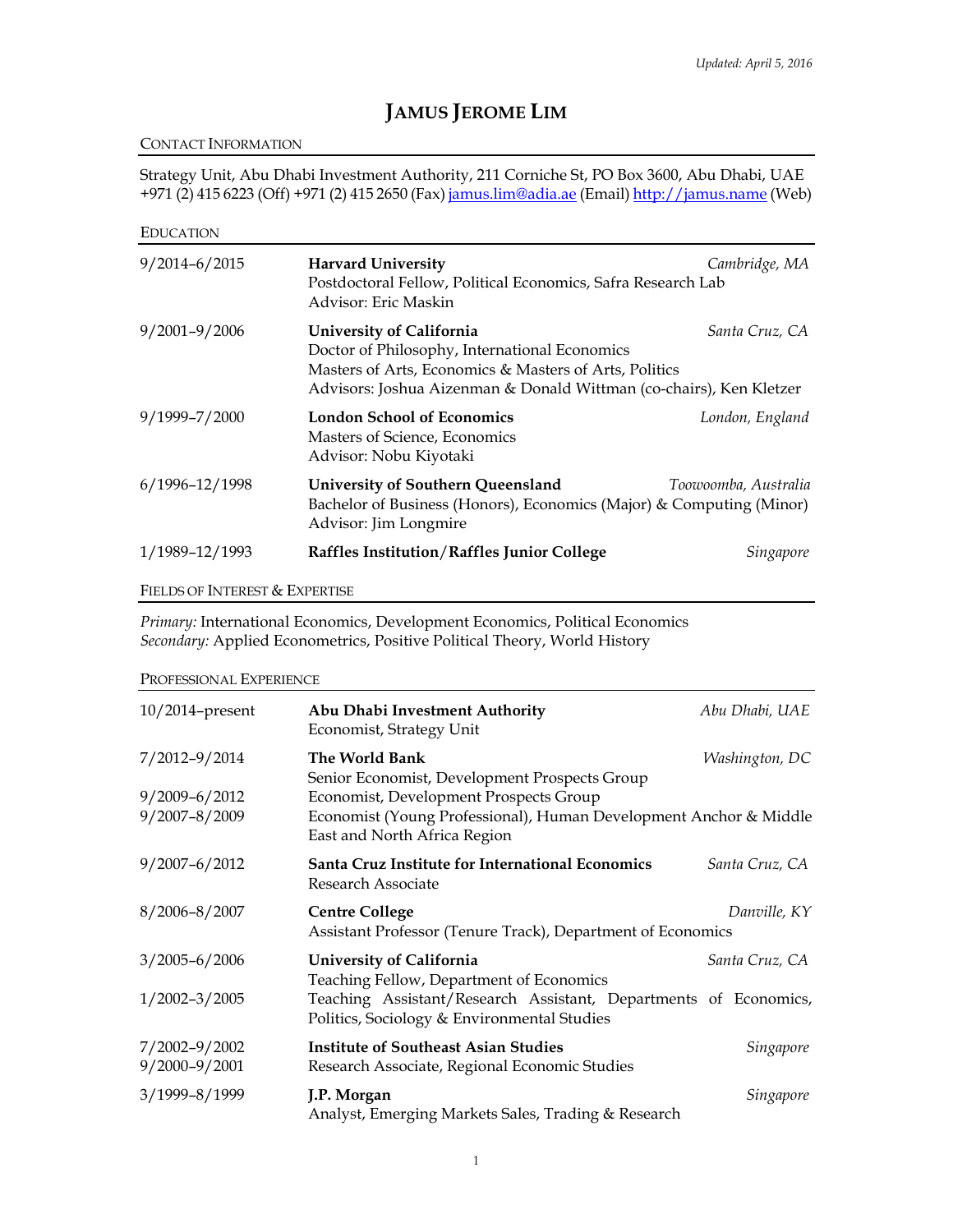| 1/1999-3/1999 | <b>Greenridge Primary School</b>            | Singapore |
|---------------|---------------------------------------------|-----------|
|               | Substitute Teacher, English and Mathematics |           |

#### THESES & MONOGRAPHS

- "Essays on the Political Economy of International Financial Crises", doctoral [dissertation](http://www.jamus.name/research/chapter0.pdf)
- "To MU or Not to MU? Revisiting EMU One Year On", [masters essay](http://www.jamus.name/research/if2.pdf)
- "Optimal Choice of an Exchange Rate Regime: The Case of Australia", [honors thesis](http://www.jamus.name/research/if1.pdf)

#### EDITED VOLUMES

 *Information Technology in Asia: New Development Paradigms*, Singapore: Institute of Southeast Asian Studies (2002) (with Chia Siow Yue)

#### REFEREED JOURNAL PUBLICATIONS

- "Institutions, Education, and Economic Performance", *Review of Development Economics* (forthcoming) (with Jonathon Adams-Kane) (also *World Bank Policy Research Working Paper* 6792)
- "The Effect of Quantitative Easing on Financial Flows to Developing Countries", *Journal of International Money and Finance* (forthcoming) (with Sanket Mohapatra) (also *World Bank Policy Research Working Paper* 6820)
- "Endogenous Transactions Costs and Institutions in the 2007/08 Financial Crisis", *Journal of Regulatory Economics*, vol. 49, no. 1, pp. 56–85 (with Terence Tan) (also *Edmond J. Safra Working Paper* 63)
- "Global Transmission Channels for International Bank Lending in the 2007/09 Financial Crisis", *Journal of International Money and Finance*, vol. 56, no. 1, pp. 97–113 (September 2015) (with Jonathon Adams-Kane & Yueqing Jia) (also *World Bank Policy Research Working Paper* 6011)
- "Institutional and Structural Determinants of Investment Worldwide", *Journal of Macroeconomics*, vol. 41, no. 1, pp. 160–177 (September 2014) (also *World Bank Policy Research Working Paper* 6591)
- "Trade Openness Reduces Growth Volatility When Countries are Well Diversified", *Canadian Journal of Economics*, vol. 46, no. 2, pp. 765–790 (May 2013) (with Mona Haddad, Cosimo Pancaro & Christian Saborowski) (also *World Bank Policy Research Working Paper* 5222 and *European Central Bank Working Paper* 1491) (special mention, Johnson Prize)
- "Bilateral M&A Activity from the Global South", *North American Journal of Economics and Finance*, vol. 23, no. 3, 345–364 (December 2012) (with Mansoor Dailami & Sergio Kurlat) (also *World Bank Policy Research Working Paper* 5953)
- "Export Diversification in a Transitioning Economy: The Case of Syria", *Economics of Transition*, vol. 20, no. 2, pp. 339–367 (April 2012) (with Christian Saborowski) (also *World Bank Policy Research Working Paper* 5811)
- "Estimates of Trade-Related Adjustment Costs in Syria", *Journal of Policy Modeling*, vol. 32, no. 5, pp. 842–864 (November–December 2010) (with Christian Saborowski) (also *World Bank Policy Research Working Paper* 5368)
- "Recognition, Redistribution, and Liberty", *Journal of Economic Behavior and Organization*, vol. 74, no. 3, pp. 240–252 (June 2010) (with Anne Collins)
- "Democracy & Trade: An Empirical Study", *Economics of Governance*, vol. 10, no. 2, pp. 165–186 (Apr 2009) (with Jessica Decker)
- "Sticks and Carrots: Two Incentive Mechanisms Supporting Intra-Group Cooperation", *Economics Letters*, vol. 102, no. 3, pp. 177–180 (Mar 2009) (with Thorsten Janus)
- "Reinstating the Rational Voter", *Economists' Voice*, vol. 6, no. 3, art. 5 (Feb 2009)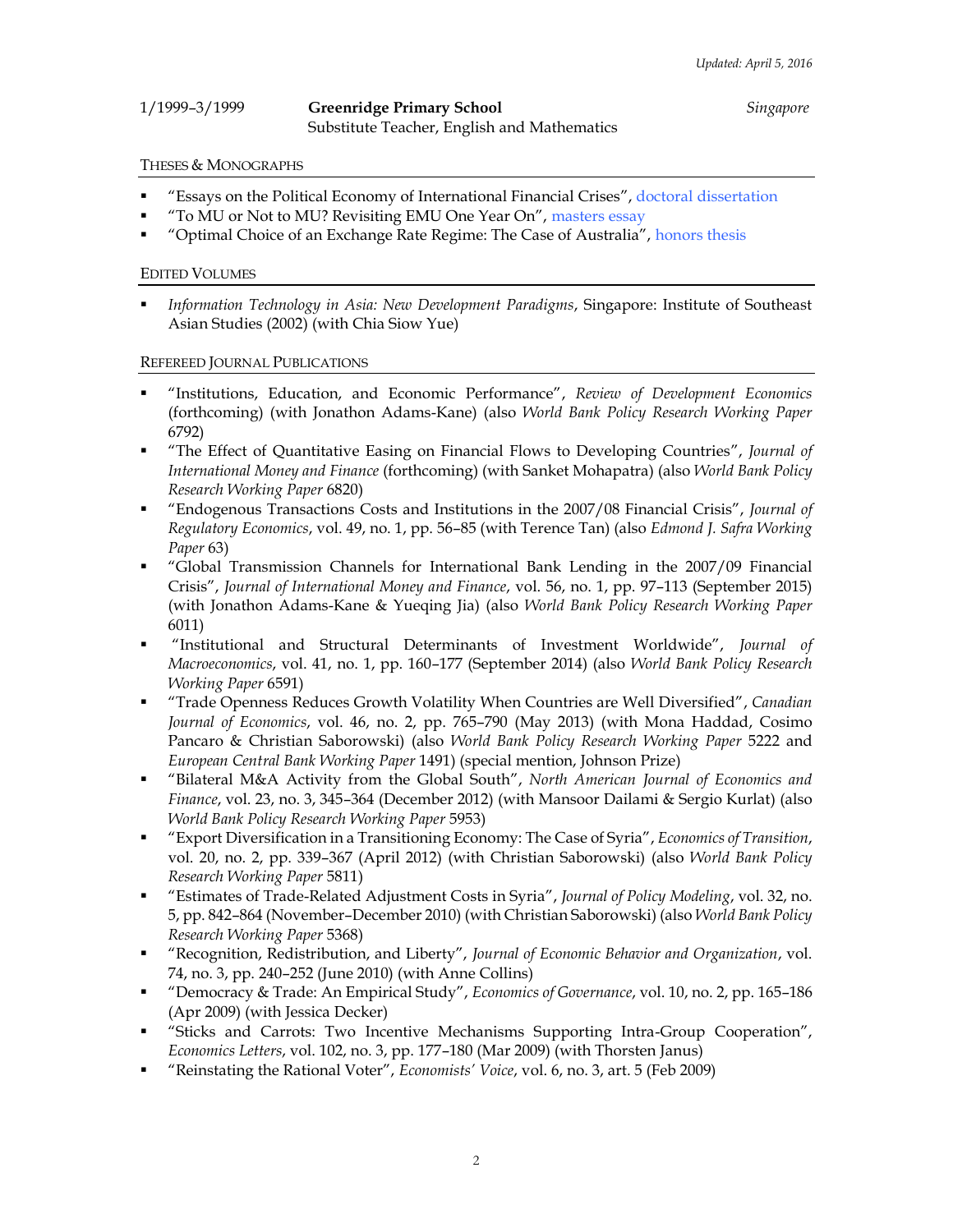- "Atoms for Peace, Redux: Energy Codependency for Sustained Cooperation on the Korean Peninsula", *Peace Economics, Peace Science and Public Policy*, vol. 15, no. 1, art. 4 (January 2009) (with Kyle Beardsley)
- "China's SME Development Strategies in the Context of a National Innovation System", *ADB Institute Research Papers*, no. 73, pp. 1–38 (Nov 2008) (with Toshiki Kanamori & Tracy Yang) (also *ADBI Discussion Paper* 55)
- "What Fundamentally Drives Growth? Revisiting the Institutions and Economic Performance Debate", *Journal of International Development*, vol. 20, no. 5, pp. 698–725 (Jul 2008) (with Jessica Decker)
- "Jesus versus Jihad: Economic Shocks and Religious Violence in the Indonesian Republic at the Turn of the 20th Century", *Islam and Christian-Muslim Relations*, vol. 19, no. 3, pp. 269–303 (Jul 2008)
- "Zombies May Mean Attention Bonds Will Not Cure Spam", *Economists' Voice*, vol. 5, no. 2, art. 5 (May 2008)
- "On the Role of the State in an Increasingly Borderless World", *Globalization*, vol. 5, no. 2, art. 5, (Winter 2005), online: [http://globalization.icaap.org/content/v5.2/lim.html;](http://globalization.icaap.org/content/v5.2/lim.html) reprinted in Robin Ghosh, K.R. Gupta & Prasenjit Maiti (editors), *Development Studies*, vol. 2, pp. 59–90, New Delhi, India: Atlantic Publishers (2008), pp. 59–90
- "The International Economics Network", *Journal of Economic Education*, vol. 35, no. 4, p. 416 (Fall 2004)
- "Competitive Devaluations: Bitter Pill or Bad Medicine? The Case of Thailand", *ASEAN Economic Bulletin*, vol. 21, no. 2, pp. 213–233 (Aug 2004) (with Tracy Yang)
- "Crisis, Contagion, and East Asian Stock Markets", *Review of Pacific Basin Markets and Policies*, vol. 7, no. 1, pp. 119–151 (Mar 2004) (with Tracy Yang)
- "Rewriting the Book on Education: Ivy League Style", *The Technology Source*, vol. 6, no. 6, art. 8 (Nov/Dec 2002), online:<http://technologysource.org/issue/2001-11>
- "East Asia in the Information Economy: Opportunities and Challenges", *Info*, vol. 4, no. 5, pp. 56–65 (Sep 2002)
- "Chromosomes and the Slutsky Equation", *Journal of Bioeconomics*, vol. 3, no. 1, pp. 61–63 (Jan 2001)
- "Fun, Games and Economics: An Appraisal of Game Theory in Economics", *University Avenue Undergraduate Journal of Economics*, vol. 2, no. 1, pp. 1–22 (1998–99)

CHAPTERS, CONFERENCE VOLUMES & INVITED PUBLICATIONS

- "Fiscal Policy Challenges in Developing Economies", in World Bank, *Global Economic Prospects: Having Fiscal Space and Using It*, Washington, DC: The World Bank, pp. 119–154 (2015) (with Amer Ahmed, Raju Huidrom, Ayhan Kose, Sergio Kurlat & Franziska Ohnsorge) (winner, Development Economics Vice-Presidency Team Award)
- "Capital Flows and Risks in Developing Countries", in World Bank, *Global Economic Prospects: Coping with Policy Normalization in High-Income Countries*, Washington, DC: The World Bank, pp. 95–118 (2014) (with Andrew Burns, Mizuho Kida, Sanket Mohapatra & Marc Stocker) (also *World Bank Policy Research Working Paper* 6830) (winner, Development Economics Vice-Presidency Team Award)
- "The Emerging Pattern of Global Investment", in World Bank, *Global Development Horizons: Capital for the Future: Saving and Investment in an Interdependent World*, Washington, DC: The World Bank, pp. 17–59 (2013)
- "Changing Growth Poles and Financial Positions", in World Bank, *Global Development Horizons: Multipolarity: the New Global Economy*, Washington, DC: The World Bank, pp. 13–70 (2011) (with Jonathon Adams-Kane)
- "Volatility, Export Diversification, and Policy", in Mona Haddad & Ben Shepherd (editors), *Managing Openness: Trade and Outward-Oriented Growth After the Crisis*, Washington, DC: The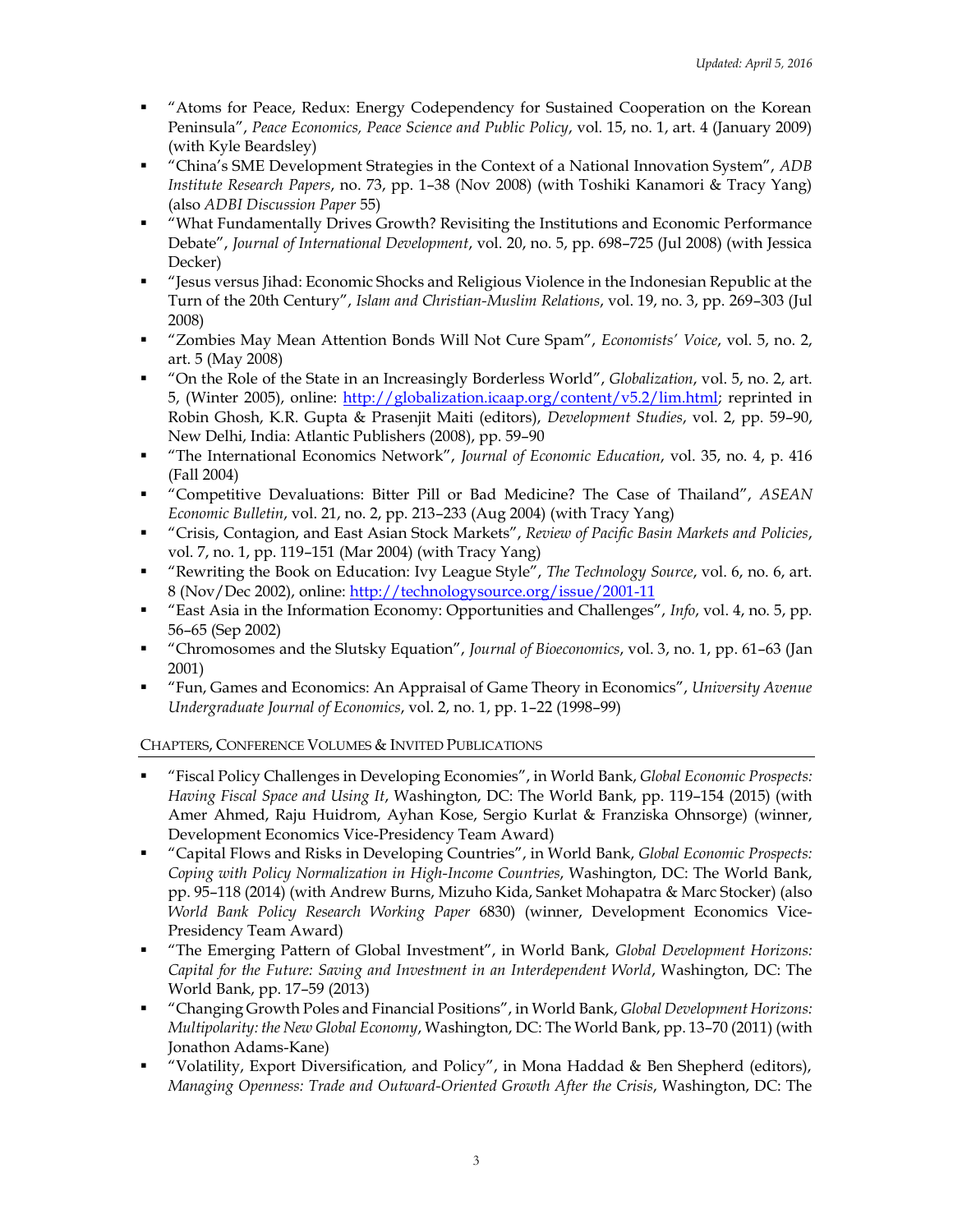World Bank, pp. 135–144 (2011) (with Mona Haddad, Laura Munro, Christian Saborowski & Ben Shepherd)

- "Managing Openness and Volatility: The Role of Export Diversification", *World Bank Economic Premise*, no. 6, pp. 1–4 (2010) (with Mona Haddad & Christian Saborowski)
- "Going Nuclear", *PONI Nuclear Scholars Initiative Papers*, vol. 4, pp. 123–133 (2009)
- "Achieving Better Results in Human Development", in World Bank, *Global Monitoring Report 2008: MDGs and the Environment*, Washington, DC: The World Bank, pp. 59–89 (2008) (with Maureen Lewis & Zia Qureshi)
- "Digital Dreams and Divergent Regimes: The Impact of ICT in Pacific Asia", in Simon S.C. Tay (editor), *Pacific Asia 2022: Sketching Futures of a Region*, Washington, DC: Brookings Institution Press and Japan Center for International Exchange, pp. 66–106 (2005) (with Yap Ching Wi)
- "Singapore: A Regional Hub in ICT", in Seiichi Masuyama & Donna Vandenbrink (editors), *Towards a Knowledge Based Economy: East Asia's Changing Industrial Geography*, Singapore: Institute of Southeast Asian Studies, pp. 259–298 (2003) (with Chia Siow Yue)
- "The Challenges of Information Technology: Introduction", in Chia Siow Yue & Jamus Jerome Lim (editors), *Information Technology in Asia: New Development Paradigms*, Singapore: Institute of Southeast Asian Studies, pp. 1–21 (2002)
- "Small Open Economies in the New Era of the Knowledge-Based Economy: The Case of Taiwan and Singapore", *NUS Economic Journal*, vol. 37, pp. 61–70 (2001) (with Wang Jiann-Chuyan & Tracy Yang)

# OFFICIAL BRIEFINGS, DOCUMENTS & REPORTS

- "Zimbabwe: Financing Investment in the Aftermath of Hyperinflation" (2012) (with Kay Pommerenke)
- "Financial Flows to and among Arab Countries" (2011) (with Jacqueline Irving, Thorsten Janus and Sergio Kurlat)
- "Recent Trends in Financial Flows to Arab Countries" (2010) (with Thorsten Janus and Yueqing Jia)
- "Promoting Non-Oil Sources of Economic Growth: Syria Country Economic Memorandum" (with Jorge Araujo, Leonardo Garrido, Elena Ianchovichina, and Christian Saborowski) (2010)
- "Trade Reforms and Export Diversification in Syria: A Diagnostic Review" (2009) (with Jorge Araujo & Fahrettin Yagci)

# BOOK REVIEWS

- "Building the World, One Piece at a Time", *ASEAN Economic Bulletin*, vol. 18, no. 2, pp. 240– 242 (Aug 2001)
- "Review: The Dimensions of Regional Trade Integration in Southeast Asia", *ASEAN Economic Bulletin*, vol. 23, no. 3, pp. 395–396 (Dec 2006)

# OPINION/EDITORIAL ARTICLES

- Frequent contributed posts, *Prospects for Development* weblog, 2010–14
- "Tapering and Emerging-Market Capital Flows", *VoxEU*, Jan 21, 2014 (with Andrew Burns, Mizuho Kida, Sanket Mohapatra & Marc Stocker); reprinted in Wouter J. Den Haan (editor), *Quantitative Easing: Evolution of Economic Thinking As It Happened on Vox*, London, England: CEPR Press (2016), pp. 237–247
- "Does Openness Really Increase Volatility?", *VoxEU*, Mar 21, 2010 (with Mona Haddad & Christian Saborowski)
- "Too-Simple Solution to Development", *Financial Times*, Jun 9, 2008
- "IMF Not Evil", *Cento*, Apr 5, 2007
- "To Re or Not to Re?", *Asia Times*, Jun 19, 2004
- "Subsidies Not the Way to Go to Fight AIDS", *The Straits Times*, Jul 30, 2001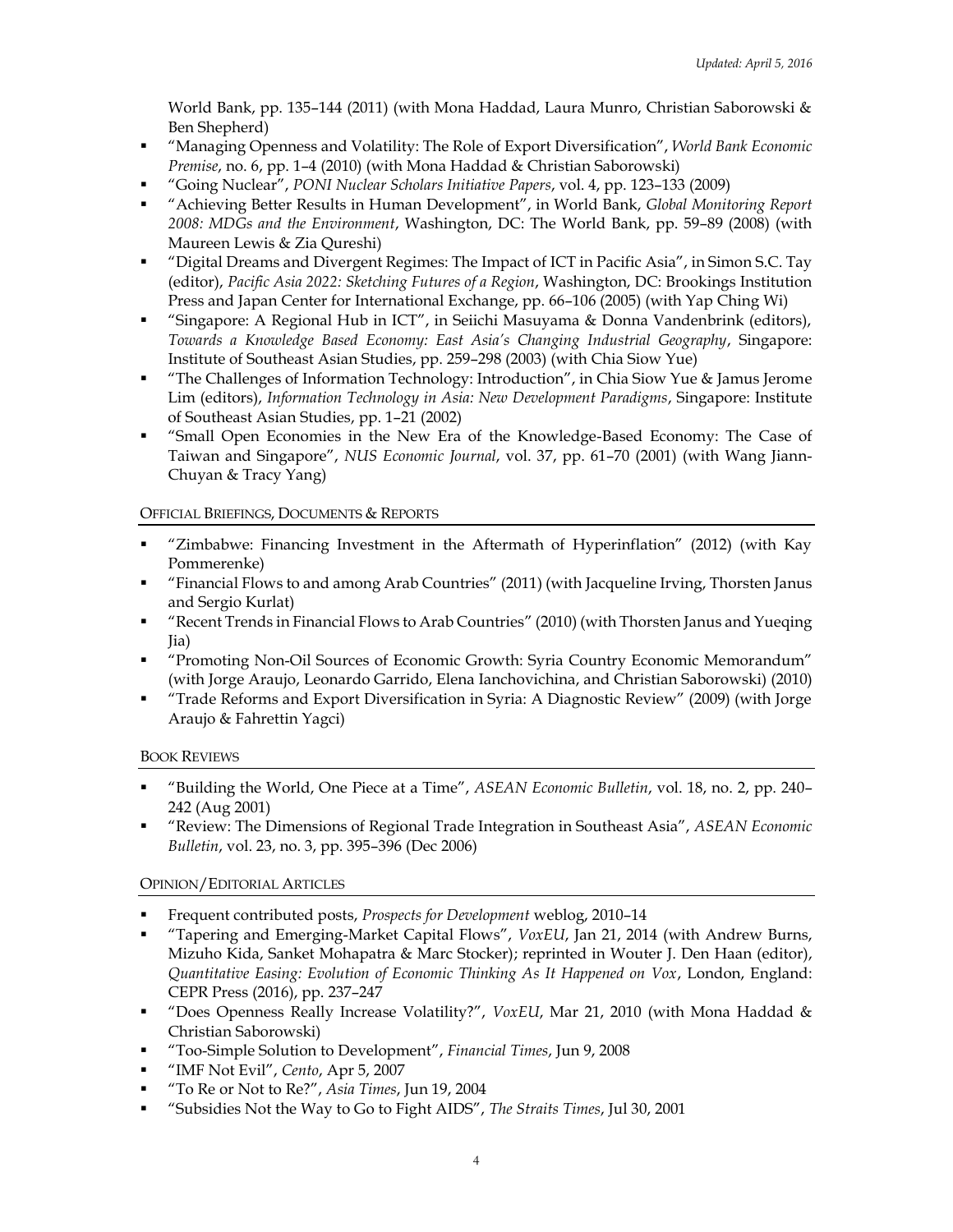- "AIDS Subsidies Call Misses Key Issues", *The Straits Times*, Jul 24, 2001
- "Mercantilism: Alive and Well in the 21st Century", *Laissez Faire City Times*, Jul 9, 2001
- "East and West, Singapore's Mix is Best", *The Straits Times*, Jun 23, 2001
- "That HIV Dollar Debate", *Today*, May 10, 2001
- "Safeguard Singapore's Competitive Advantage", *Mensa Singapore Journal*, May 2001
- "Local Varsities Need to Improvise", *The Straits Times*, Apr 10, 2001
- "Cornerstone in Singapore's Democracy", *Singapore Window*, Jan 3, 2001
- "Running to a Standstill in the American Economy", *Mensa Singapore Journal*, Nov 2000
- "Jury Still Out on Effects of KL Capital Controls", *The Straits Times*, Feb 9, 1999
- "Allow More Competition", *The Straits Times*, Feb 3, 1999
- "No Regulation", *The Toowoomba Chronicle*, Dec 3, 1998

## MEDIA CITATIONS & GUEST LECTURES

- Guest lecture, *7 th Annual Research Conference* on "The Effects of Quantitative Easing on Developing Country Financial Flows," Central Bank of Sri Lanka, Nov 28, 2014
- Guest lecture, 23 rd *Cycle of Economic Lectures* on "Quantitative Easing and Tapering on Developing Country Financial Flows," Banco de Guatemala, Jun 9–10, 2014
- Guest lecture, *Economics Advisory Board Fall Lecture Series* on "The Political Economy of International Financial Crises," Oakland University, Nov 6, 2012
- Interview, *China Radio International Today* on *Beyond Beijing*, Dec 25, 2010
- Interview, *Gulag Magazine*, Jun 25, 2007
- Guest lecture, *Economics Club Lecture Series* on "The Political Economy of International Economics," University of North Carolina at Asheville, Mar 23, 2007

## UNPUBLISHED WORKING PAPERS

- "Persistent Exchange Rate Volatility Despite Quasi-Stable Capital Flows," revise and resubmit, *New Mathematics and Natural Computation* (2015) (with Cameron Shelton)
- "Foreign Bank Behavior During Financial Crises", revise and resubmit, *Journal of Money, Credit, and Banking* (2015) (with Jonathon Adams-Kane & Julián Caballero Bustos) (also *World Bank Policy Research Working Paper* 6590 and *IDB Working Paper* 512)
- "Learning from Financial Crises," (2014) (with Geoffrey Minne) (also *World Bank Policy Research Working Paper* 6838)
- "Capital Will Not Become More Expensive as the World Ages" (2014) (with Maurizio Bussolo, Maryla Maliszewska & Hans Timmer) (also *World Bank Policy Research Working Paper* 6989)
- "Growth Poles and Multipolarity" (2011) (with Jonathon Adams-Kane) (also *World Bank Policy Research Working Paper* 5712)
- "The Political Economy of a Managed Float: Special Interests, Monetary Authorities, and the Exchange Rate" (2006) (also *Santa Cruz Institute for International Economics Working Paper* #10- 06)
- "The Microeconomic Impact of a Financial Crisis: The Case of Bulgaria" (with Jonathon Adams-Kane) (also *Bulgarian National Bank Discussion Paper* DP/46/2005) (2005) (honorable mention, Southwestern Economics Association conference)

## WORK IN PROGRESS

- "Institutional Development, Capital Accumulation, and the Emergence of Civilizations" (2015) (with Thorsten Janus)
- "International Experiences of Recoveries from Recessions" (2015) (with Delfin Sia Go & Sergio Kurlat)
- "Robust Causal Links Between Financial Development, Institutional Quality, and Investment" (2013) (with Thorsten Janus & Sergio A. Kurlat)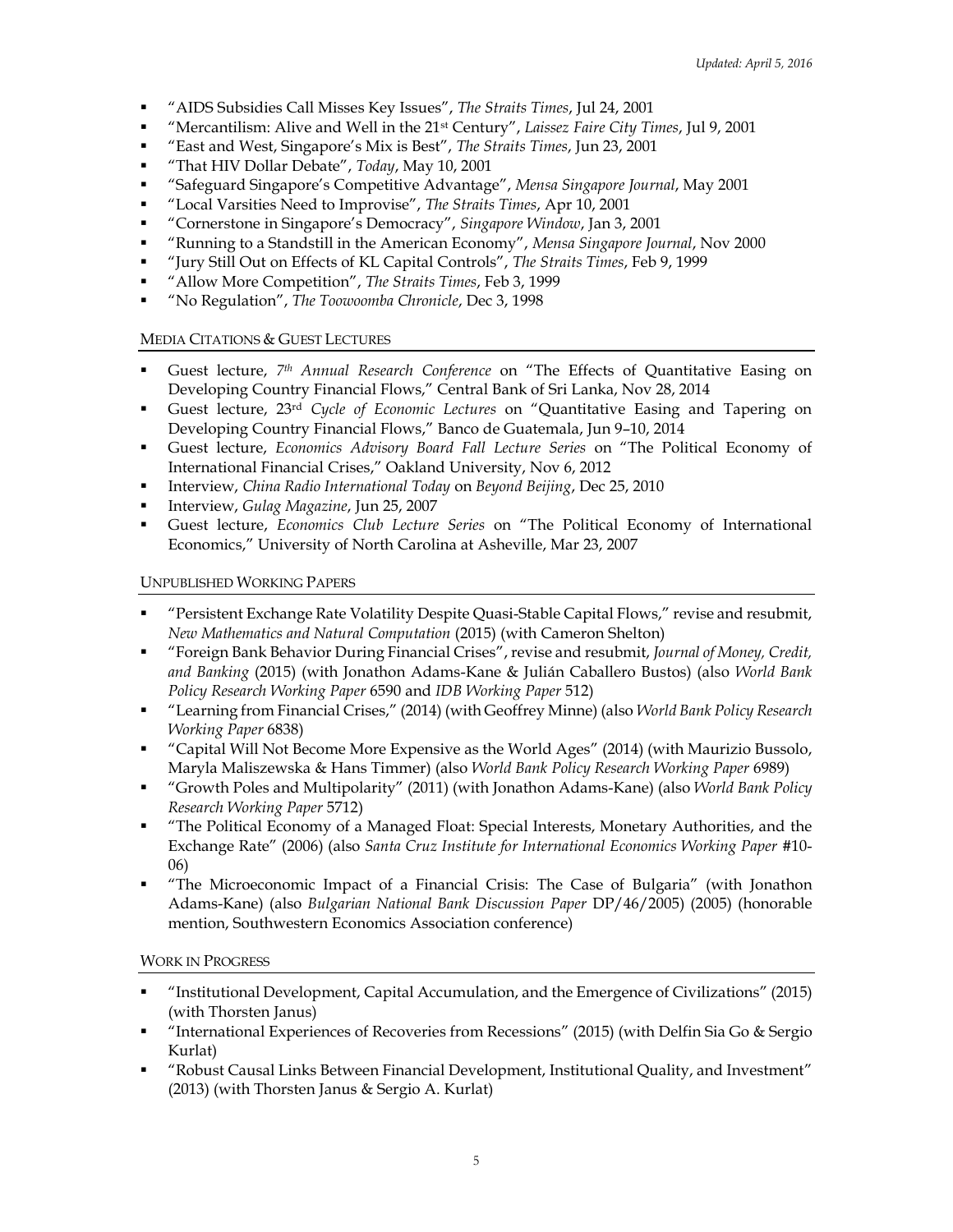- "International Business Cycles in a Changing Global Economy" (2013) (with Hans Timmer & Jasmine Xiao)
- "Endogenous Social Movements" (2012) (with Thorsten Janus)
- "Governance Indicators in the Social Sectors" (2010)
- "Toward a Theory of the Modern State: A Theoretical Framework" (2010)
- "Political Economic Pressures in Financial Crisis Rescues" (2009)
- "Political Risk and the Exchange Rate: An Exploration with a Regime Switching Model" (2008) (best graduate paper, Illinois Economic Association conference)
- "The Clash of Civilizations: An Experimental Study" (2006) (with David Friedman & Emily Labarre)

## UNLOVED PAPER PURGATORY

- "Deterring the DPRK in a Post-Cold War Context", paper presented at the Public Policy and Nuclear Threats Winter Seminar, Washington, DC, Feb 1–2 (2007)
- "From Petrograd to Seattle: The Paradox of Survivalism of Socialist and Neomarxist Ideology" (2005)
- "Singapore's SME & ICT Policies for the New Millennium", paper presented at the ISEAS-IAI Europe-Asia Pacific Conference, Singapore, Nov 14–15 (2000)

ACADEMIC AND NONACADEMIC HONORS, SCHOLARSHIPS, FELLOWSHIPS & GRANTS

| $11/2010$ -present                                       | Marquis Who's Who in America<br><b>Biography Citation</b>                                                                                                                                                                                               | New Providence, NJ   |
|----------------------------------------------------------|---------------------------------------------------------------------------------------------------------------------------------------------------------------------------------------------------------------------------------------------------------|----------------------|
| $7/2014 - 6/2016$<br>$3/2012 - 6/2013$                   | <b>World Bank</b><br>Knowledge for Change Program II Grant (\$250,000)<br>Research Support Budget Grant (\$68,475)                                                                                                                                      | Washington, DC       |
| $6/2007 - 9/2007$<br>$3/2007 - 3/2008$                   | <b>Centre College</b><br>Faculty Research Grant (\$7,500)<br>Omicron Delta Epsilon Economics Honor Society Faculty Member                                                                                                                               | Danville, KY         |
| $3/2001 - 6/2006$                                        | University of California<br>Washington Center Graduate Fellowship                                                                                                                                                                                       | Santa Cruz, CA       |
| $9/2005 - 6/2006$                                        | <b>Institute for Humane Studies</b><br>Humane Studies Fellowship                                                                                                                                                                                        | Fairfax, VA          |
| 9/2005-12/2005<br>$9/2004 - 6/2006$                      | University of California<br>Washington, DC & San Diego, Santa Cruz, CA<br>Doctoral Sabbatical Fellowship<br>IGCC Dissertation Fellowship and IGERT Associate                                                                                            |                      |
| $9/1999 - 6/2000$                                        | <b>Institute of Southeast Asian Studies</b><br>Tun Dato Tan Cheng Lock Masters Scholarship                                                                                                                                                              | Singapore            |
| 9/1999-6/2000                                            | <b>London School of Economics</b><br><b>Masters Entrance Grant</b>                                                                                                                                                                                      | London, England      |
| 12/1998<br>2/1998-12/1998<br>6/1998<br>12/1997<br>6/1996 | University of Southern Queensland<br><b>First Class Honors</b><br>Faculty of Business Honors Scholarship<br>Dean's Commendation for Creditable Performance<br>Vernon White Memorial Shield<br>Vernon White Prize for Most Improved Student in Economics | Toowoomba, Australia |
| 12/1997                                                  | <b>Economics Society of Australia</b><br>Best Business Graduate in Economics Prize                                                                                                                                                                      | Brisbane, Australia  |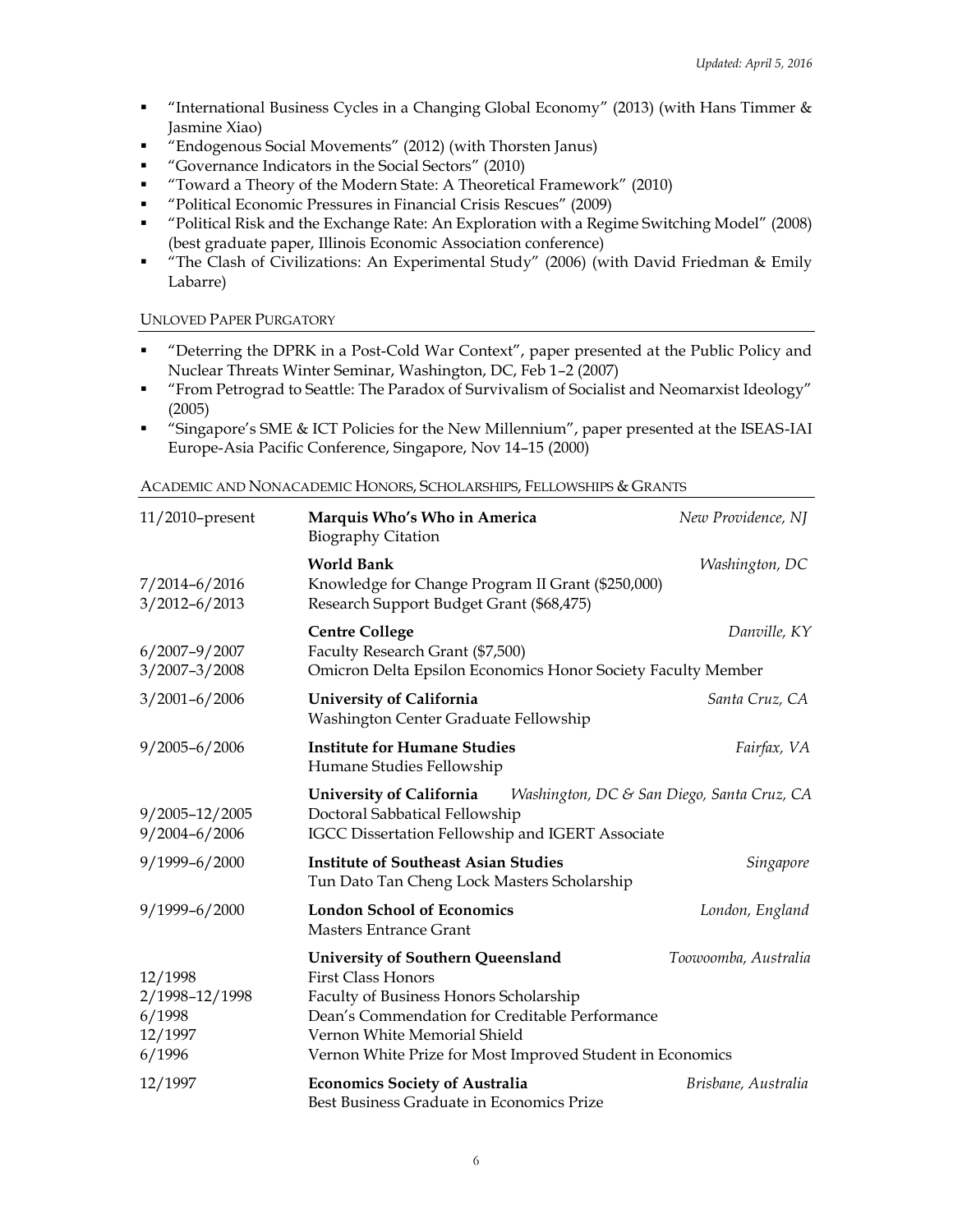| Erdős Number: 4 (Jamus Lim ~ Anne Collins ~ Gunnar Carlsson ~ Vance Faber ~ Pál Erdős) |  |
|----------------------------------------------------------------------------------------|--|
|----------------------------------------------------------------------------------------|--|

| 8/2008-present     | <b>Chronicle of Life Foundation</b><br>President                                  | Santa Cruz, CA    |
|--------------------|-----------------------------------------------------------------------------------|-------------------|
| $2/2001$ -present  | <b>International Economics Network</b><br>Principal and Webmaster                 | Washington, DC    |
| $6/2012 - 12/2014$ | <b>European Journal of Political Economy</b><br>Member, Editorial Board           | Ramat Gan, Israel |
| $7/2013 - 6/2014$  | <b>World Bank</b><br>Youth-to-Youth Mentor                                        | Washington, DC    |
| $8/2008 - 4/2012$  | <b>Asian Currency Unit Studies Association</b><br><b>Acting President</b>         | Singapore         |
| $7/2005 - 3/2006$  | <b>UCSC Graduate Student Commons Governance Board</b> Santa Cruz, CA<br>President |                   |
| 3/1995-9/1997      | <b>Singapore Armed Forces</b><br>Medic (service) and Rifleman (reserve)           | Singapore         |

#### PROFESSIONAL DEVELOPMENT

London Financial Studies, *Modern Asset Allocation and Portfolio Construction Course*, Abu Dhabi, UAE, May 4–7, 2015; The Institute for Advanced Studies, *Victor Rothschild Memorial Symposium Summer School in Economic Theory*, Jerusalem, Israel, Jun 25–Jul 6, 2010; World Bank, *Workshop on Fiscal Sustainability*, Washington, DC, May 5–6, 2009; Center for Strategic and International Studies, *PONI Nuclear Scholars Initiative*, Washington, DC, Jan–Jun 2009; World Bank, *Growth Analytics Course*, Washington, DC, Nov 3–5, 2008; World Bank, *Poverty and Inequality Analysis Course*, Washington, DC, Jan 23–Apr 15, 2008; World Bank, *Impact Evaluation Workshop*, Cairo, Egypt, Jan 13–17, 2008; AEA Committee on Economic Education, *Teaching Innovations Program Workshop*, Santa Barbara, CA, May 18–20, 2007; University of Kentucky, *Economics Teaching Workshop*, Lexington, KY, March 31, 2007; Institute for Humane Studies, *Social Change Workshop*, Stanford, CA, Jun 24– Jun 30, 2006; National Science Foundation, *Empirical Implications of Theoretical Models Summer Institute*, Berkeley, CA, Jun 12–Jul 8, 2005; Institute on Global Conflict and Cooperation, *IGERT Summer Seminar in Public Policy and Nuclear Threats*, San Diego, CA, Jul 4–Jul 30, 2004; National Science Foundation, *Empirical Implications of Theoretical Models Summer Institute*, St Louis, MO, Jun 14–Jul 2, 2004; Computable and Experimental Economic Laboratory, *Intensive Course in Adaptive Economic Processes*, Trento, Italy, Jul 1–12, 2002; Ludwig von Mises Institute, *Rothbard Graduate Seminar in Human Action*, Auburn, AL, Jul 1–8, 1999; Ludwig von Mises Institute, *Mises University Summer School in Austrian Economics*, Auburn, AL, Aug 2–9, 1998; Informatics College, *Advanced Diploma in Computer Studies*, Singapore, Mar 1995–Jun 1996

#### PRESENTATIONS AT CONFERENCES, SEMINARS & WORKSHOPS

Safra Lab Research Bonanza, Sep 16, 2014; 18<sup>th</sup> International Society for New Institutional Economics Annual Conference, Durham, NC, Jun 19–21, 2014; 48th Canadian Economics Association Annual Conference, Vancouver, Canada, May 30–Jun 1, 2014; ECB-IMF Conference on International Dimensions Of Conventional And Unconventional Monetary Policy, Frankfurt, Germany, Apr 29-30, 2014 (discussant); 72<sup>nd</sup> Midwest Political Science Association Meeting, Chicago, IL, Apr 3–6, 2014; 22nd Silvaplana Workshop on Political Economy, Pontresina, Switzerland, Jul 20–24, 2013; 71st Midwest Political Science Association Meeting, Chicago, IL, Apr 11–14, 2013; UWyo Economics Department Seminar Series, Laramie, WY, Nov 2, 2012; 21th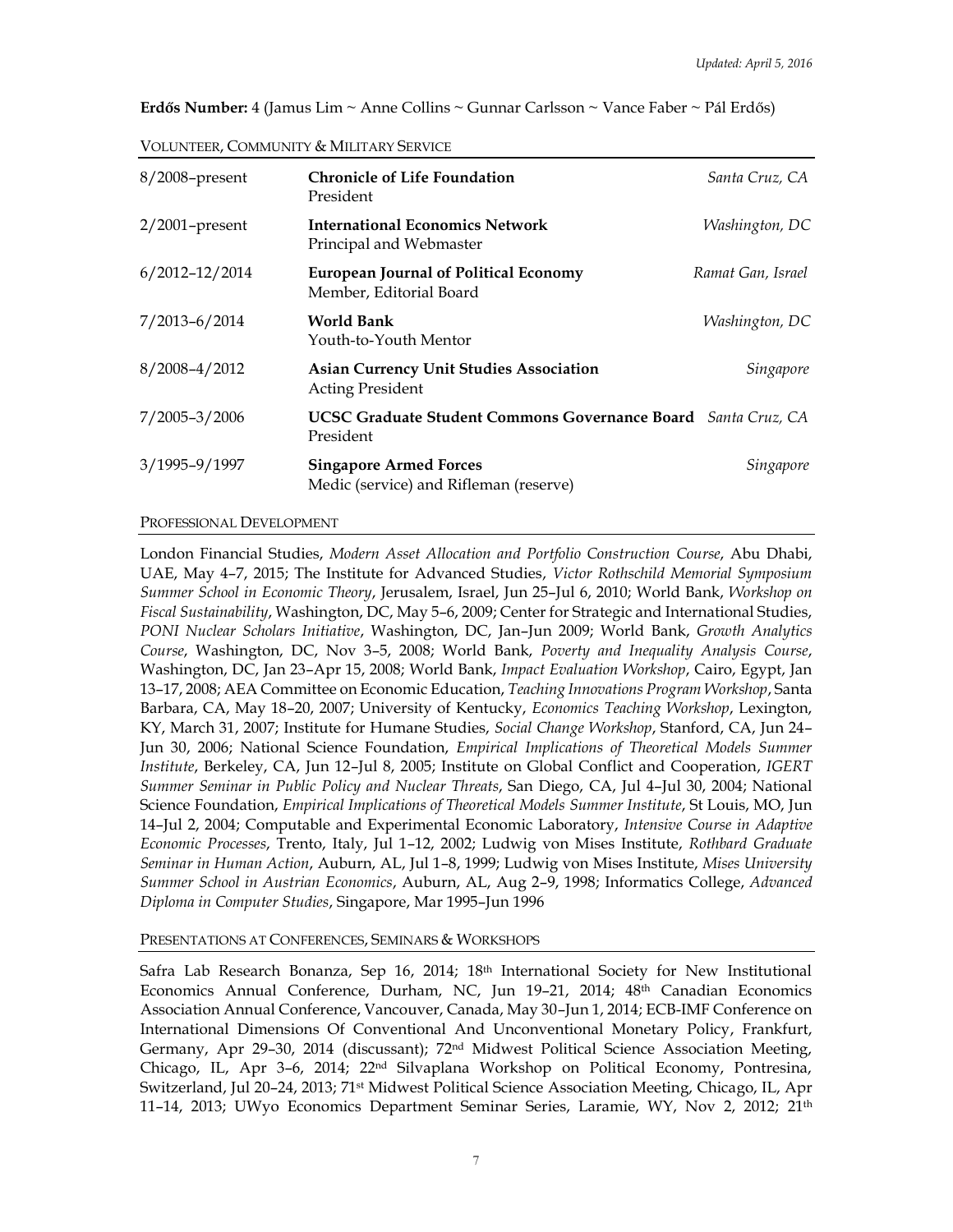Silvaplana Workshop on Political Economy, Pontresina, Switzerland, Jul 21-25, 2012; 11<sup>th</sup> European School on New Institutional Economics, Cargèse, France, May 21-25, 2012; 70<sup>th</sup> Midwest Political Science Association Meeting, Chicago, IL, Apr 12-15, 2012; 20<sup>th</sup> Silvaplana Workshop on Political Economy, Pontresina, Switzerland, Jul 23-27, 2011; 69<sup>th</sup> Midwest Political Science Association Meeting, Chicago, IL, Mar 31–Apr 1, 2011; 107th American Political Science Association Annual Meeting, Washington, DC, Sep 2–5, 2010; 19 th Silvaplana Workshop on Political Economy, Pontresina, Switzerland, Jul 24–28, 2010; World Bank Economists' Forum, Washington, DC, Apr 27–28, 2010; 68 th Midwest Political Science Association Meeting, Chicago, IL, Apr 22–25, 2010; Public Policy and Nuclear Threats Spring Seminar, Washington, DC, Apr 9-10, 2010; 18<sup>th</sup> Silvaplana Workshop on Political Economy, Pontresina, Switzerland, Jul 25–29, 2009; 5 th Asia Pacific Economic Association Annual Conference, Santa Cruz, CA, Jun 27–28, 2009; 67th Midwest Political Science Association Meeting, Chicago, IL, Apr 2–5, 2009; 12th International Society for New Institutional Economics Annual Conference, Toronto, ON, Jun 20–21, 2008; National Science Foundation IGERT Project Meeting, Washington, DC, May 18–20, 2008; 7 th Political Economy of International Finance Conference, Claremont, CA, May 2, 2008; 66th Midwest Political Science Association Meeting, Chicago, IL, Apr 3–6, 2008; Public Choice Society Annual Meeting, San Antonio, TX, Mar 6–9, 2008; Coase Institute Workshop on Institutional Analysis, Singapore, Jan 5– 10, 2008; 3<sup>rd</sup> Annual Workshop on Macroeconomic Research at Liberal Arts Colleges, Northampton, MA, Aug 7–8, 2007; 65th Midwest Political Science Association Meeting, Chicago, IL, Apr 12–15, 2007; Public Policy and Nuclear Threats Winter Seminar, Washington, DC, Feb 1–2, 2007; American Political Association Annual Meeting, Philadelphia, PA, Aug 31–Sep 3, 2006; 64th Midwest Political Science Association Meeting, Chicago, IL, Apr 20–23, 2006; 85th Annual Southwestern Economics Association Meeting, New Orleans, LA, March 23–25, 2005; Annual Allied Social Sciences Association Meeting, San Diego, CA, Jan 3–5, 2004; 33rd Annual Illinois Economic Association Meeting, Chicago, IL, Oct 17–18, 2003; Japan Center for International Exchange Global ThinkNet Conference, Tokyo, Japan, Nov 17–19, 2001; Japan Center for International Exchange Asia Pacific Agenda Project Seminar, Cebu, Philippines, Feb 10–12, 2001; Nomura Research Institute AT10 Researchers' Meeting, Tokyo, Japan, Feb 1–2, 2001; ISEAS-IAI Europe-Asia Pacific Conference, Singapore, Nov 14–15, 2000; ASEAN Roundtable 2000, Singapore, Oct 12–13, 2000

#### PROFESSIONAL SERVICE & CONSULTANCY

*Referee:* ASEAN Economic Bulletin; Economics Bulletin (2); European Journal of Political Economy (13); International Review of Economics and Finance; Journal of Banking and Finance; Journal of Comparative Economics; Journal of Economic Behavior and Organization; Journal of Economic Education; Journal of Economic Policy Reform; Journal of International Money and Finance (4); Journal of International Trade and Economic Development (2); Journal of Macroeconomics; Peace Science, Peace Economics, and Public Policy (2); Singapore Economic Review; Southern Economic Journal

*Reviewer:* Economic and Social Research Council; Global Integrity; Southwestern Econ Association *Consultancy:* Gerson Lehrman Group; McKinsey Quarterly

MEMBERSHIP IN PROFESSIONAL & EXTRAMURAL ORGANIZATIONS

American Economic Association; American Political Science Association; International Economics and Finance Society; Institutions, Trade & Economic Development Network; American Mensa; Peranakan Association of Singapore

NONACADEMIC CERTIFICATIONS & QUALIFICATIONS

4/2011 **Universal Life Church** *Seattle, Washington* Ordained Minister